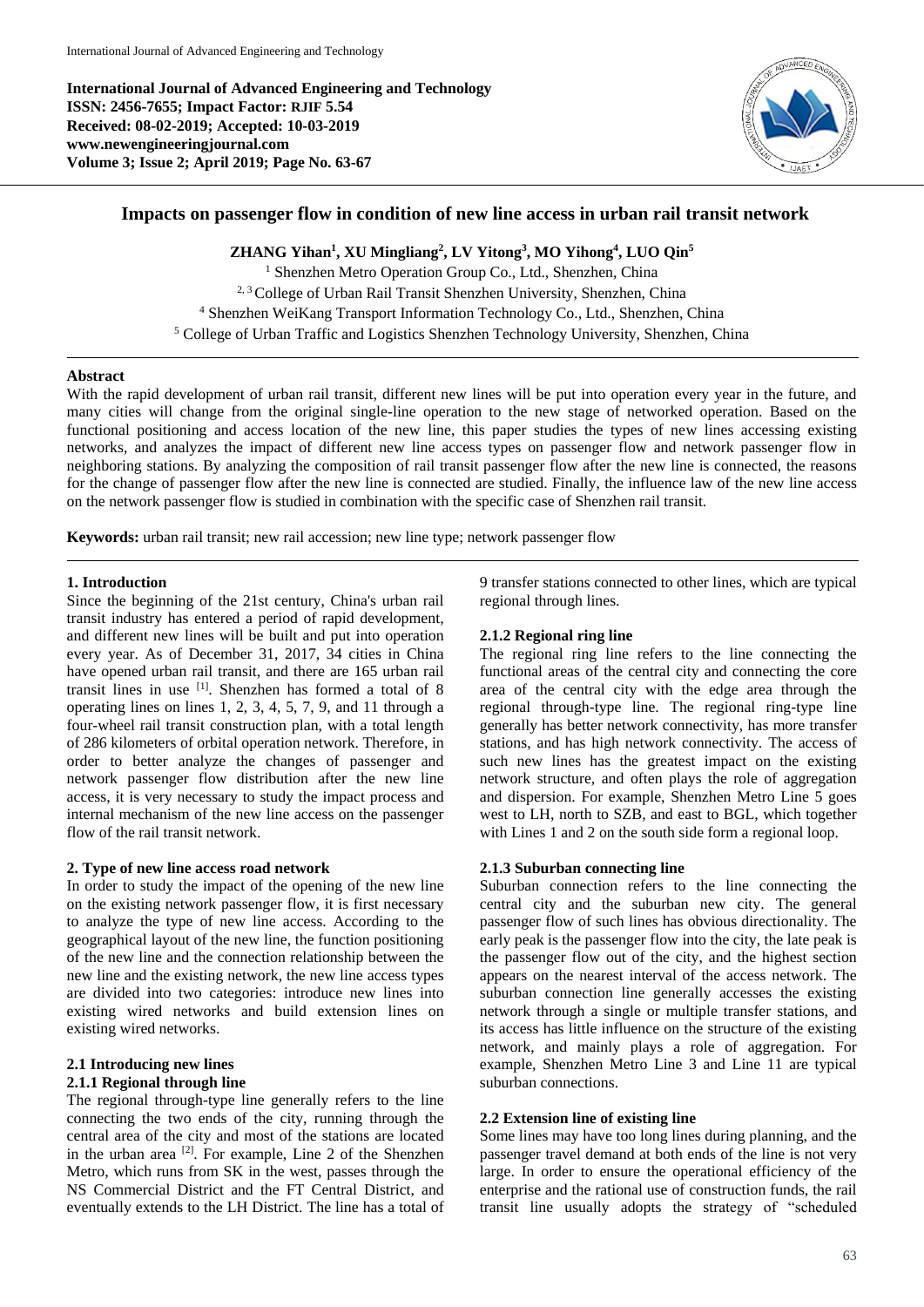construction and segmentation operation" [3]. As the city expands outward, the travel needs of residents increase greatly, and it is necessary to extend the existing routes appropriately. The extension lines of the existing lines are mainly divided into two types: the urban central area extending to the suburbs and the inner extension of the city.

# **2.2.1 Suburban extension line**

The extension line of the suburbs mainly extends to the periphery of the city on the basis of the current line, such as the extension line of Lines 2, 3, 4 and 5 under construction of the Shenzhen Metro.

### **2.2.2 Urban extension line**

The extension line in the urban area refers to the extension and renewal of certain lines within the city, such as the extension line of the Shenzhen Metro Line 9 under construction.

### **3. Analysis of the impact of different types of new line access on network passenger flow**

#### **3.1 Analysis of the impact on passenger flow in neighboring stations**

The impact of the opening of new lines on the passenger flow of existing line stations can generally be divided into two categories: One type is splitting, that is, the new line has a competitive relationship with the existing line, sharing part of the wired passenger flow, resulting in the decline of the existing passenger flow; The other type is induced, that is, after the opening of the new line, it will inevitably attract residents around the new line site to take the city rail transit, bringing more passengers to the existing cable network. The process of diversion and induced passenger flow changes as shown in Figure 1 and Figure 2.



**Fig 1:** Passenger flow diversion process.



**Fig 2:** Passenger flow induced process.

#### **3.1.1 Passenger flow diversion**

If the new line is parallel to the existing line and the

distance between the new station and the existing website point is close enough, the passenger's path selection range will be increased, and the passenger flow will be diverted, resulting in a decrease in the passenger flow of the existing line [4]. For example, the upcoming part of the subway line 6 and 10 in Shenzhen will be parallel to the original line 4, as shown in Figure 3.



**Fig 3:** Shenzhen Metro Line 4, Line 6 and Line 10.

## **3.1.2 Passenger flow inducement**

The newly opened urban rail transit line will generate many new sites. For the non-urban core area where the urban rail transit network is loosely distributed, the opening of the new site will stimulate the travel demand of nearby residents and generate trapped passenger flow <sup>[5]</sup>. For example, Shenzhen Metro Line 7 intersects Line 2 and Line 5, making the ATS Station and XL Station intersected by the intermediate station into a transfer station. After the opening of Line 7, the passenger flow of the station at XL Station increased by 32%, and the passenger flow at the station of ATS Station increased by 90%. The change of passenger flow in the station is shown in Figure 4.



**Fig 4:** Passenger flow changes at XL Station and ATS Station.

# **3.2 Analysis of the impact of the opening of the new line on the total passenger flow of the network**

Urban rail transit has a long construction period and huge investment costs. In order to ensure the reasonable investment of funds into the construction of rail transit, the construction order of each line is often arranged according to the functional positioning of the line [6]. Since the opening of the first line of the Shenzhen Metro on December 28, 2004, the annual passenger traffic has been on the rise. As of 2018, the current passenger volume of the Shenzhen Metro has reached 1.637 billion passengers, which is 12 times higher than the 135.5 million passengers ten years ago, as shown in Figure 5.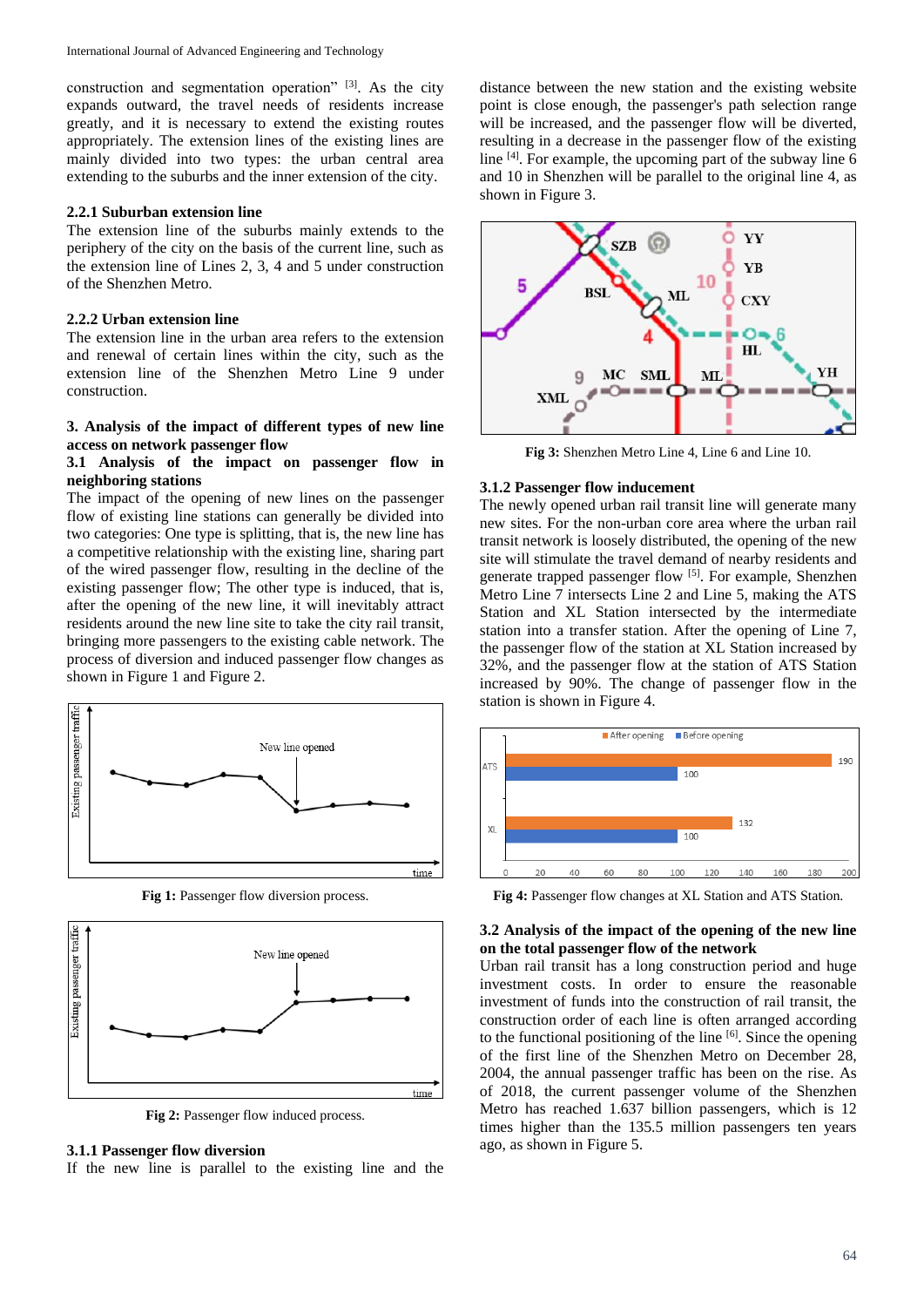

**Fig 5:** Shenzhen Metro's annual passenger traffic.

### **3.2.1 Expanded service scope**

With the continuous construction of rail transit, the scale of the network will continue to expand. For example, Line 10, which is being built by the Shenzhen Metro, will connect Hong Kong and Dongguan, allowing passengers to travel between nearby cities via convenient urban rail transit.

# **3.2.2 Service level improvement**

With the continuous improvement of the network, the stations of the rail transit will be more dense, and passengers can transfer to any corner of the city through several transfers. With the completion of the extension of Line 9, it will enable more passengers to take the subway to their destinations within a smaller traffic radius and attract more passengers from other modes of transportation to transit.

### **4. Reasons for changes in passenger flow after new line access**

### **4.1 Analysis of the composition of passenger flow in rail transit**

After the new line is connected, the rail transit passenger flow is mainly composed of three parts: basic passenger flow, transfer passenger flow and induced passenger flow.

# **4.1.1 Basic passenger flow**

There is a certain stability in the passenger flow of urban rail transit, but due to seasonal changes and the growth of passenger flow itself, there will be some fluctuations in passenger flow. This part of the passenger flow can be predicted and estimated by a time series model.

### **4.1.2 Transfer passenger flow**

The transfer of passenger flow refers to the flow of passengers transferred by other modes of transportation after the opening of the new rail transit line. The transfer of passenger flow generally consists of two parts, one is the passenger flow that chooses the conventional bus or bicycle transportation mode, and the other is the passenger flow transferred from the car [7] .

### **4.1.3 Inducing passenger flow**

Inducing passenger flow means that with the opening of the new line, it stimulates residents to generate new travel demand, which increases the intensity of residents' travel, thus creating a trapped passenger flow [8]. After the opening of the new line, the land use development intensity around the line is generally longer than that of the new line construction period. At this time, the induced passenger flow is relatively small, and the transfer passenger flow is the main component of the new line passenger flow, and the passenger traffic transferred to the rail transit is the largest.

It can generally account for 60% to 80% of the total passenger traffic of the new rail transit line [9].

# **4.2 Analysis of the causes of passenger flow changes 4.2.1 Changes in the nature of land use along the route**

With the continuous access of the new line, more population and post aggregation effects will be obtained near the new line station, and the development and utilization of land along the line will be enhanced. For example, Shenzhen Metro Line 11 will contact Hong Kong, Guangzhou, Dongguan, Zhongshan, Maoming and other places in the future, which will greatly change the land use situation along the route. As of December 2018, the average daily passenger traffic of Shenzhen Metro Line 11 has increased from 208,100 in the initial period to 429,400.

### **4.2.2 The expansion of the network passenger flow attraction**

With the uninterrupted opening of the new line, the scale of the entire rail transit network will become larger and larger, and the range of passenger flow attraction of rail transit will continue to expand <sup>[10]</sup>. Taking the Shenzhen Metro as an example, as of August 2017, the Shenzhen Metro has opened 8 lines with a total of 199 stations, and the total length of the city's subway lines is 285 kilometers. By 2020, the Shenzhen Metro will form 16 operating lines with a total length of 597 kilometers of rail transit network, and its network attraction will be greatly improved.

### **4.2.3 Increased connectivity of rail transit network**

The opening of the new line will change the structure of the rail transit network, so that the connectivity between the nodes of the rail transit will be enhanced, and the passengers' travel routes in the rail transit network will have more obvious diversity due to different transfer options. For example, with the opening of Shenzhen Metro Line 7, Line 9 and Line 11, the HH, ATS, JT and HQB intermediate stations in the existing cable network will become transit stations, which will greatly facilitate passengers to choose shorter and more Good path.

### **5. Case analysis**

As of 2018, the new types of railway lines opened in Shenzhen in the past three years are all regional ring lines and suburban connecting lines. Therefore, combined with the status quo of the development of rail transit in Shenzhen, this paper mainly analyzes the impact of the opening of regional ring-type and suburban connecting lines on the passenger traffic, transfer volume and cross-section passenger flow of the existing cable network.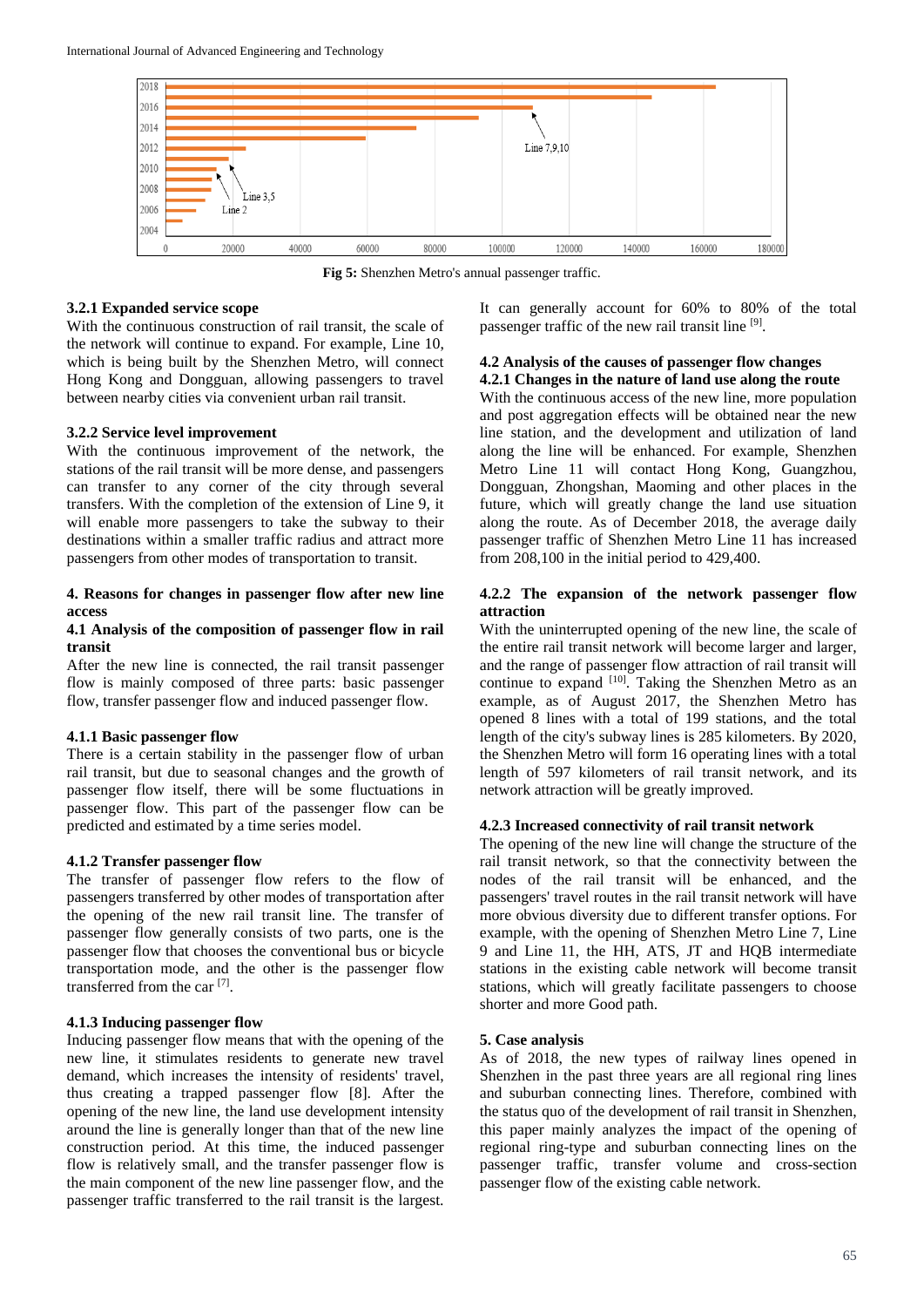**5.1 Influence of regional ring line on passenger flow of wired network**

# **5.1.1 Impact of the opening of Line 7 and Line 9 on the passenger traffic volume of the existing line**

The opening of the regional ring line generally causes an increase in the number of transfer stations, which in turn causes the redistribution of passenger flow in the network, which has a greater impact on the OD distribution and the choice of passenger travel paths. After the access of Shenzhen Metro Line 7 and Line 9 on October 28, 2016, the average daily passenger traffic of the Shenzhen Metro increased by 19.98% in November, and the average daily passenger traffic of the entire network rail transit reached 4,216,300, accounting for the city's public. The traffic volume of the transportation system is 41.5%. Taking Line 2 as an example, in November, the average daily passenger traffic of Line 2 increased by 9.8%, the largest increase among all existing lines. Table 1 lists the passenger flow of Line 2 after the access of Line 7 and Line 9 influences.

**Table 1:** Impact of regional ring line access on passenger traffic on Line 2

|                | Inbound<br>traffic | <b>Exchange</b><br>passenger<br>traffic | traffic | Swap in<br>Boarding<br>passenger<br>flow |
|----------------|--------------------|-----------------------------------------|---------|------------------------------------------|
| Before opening | 281,000            | 164,300                                 | 445,300 | 36.89%                                   |
| After opening  | 347,200            | 234,400                                 | 581,500 | 40.30%                                   |
| Rate of change | 23.56%             | 42.67%                                  | 30.59%  | 9.24%                                    |

# **5.1.2 Impact of the opening of Line 7 and Line 9 on the transfer of existing lines**

The access of the new line will cause an increase in the passenger flow of the transfer line transfer station, and then gradually affect the 1 extension station, 2 extension station and so on. Combined with the current situation of the construction of the Shenzhen Metro, taking Line 2 as an example, HQB Station and ATS Station are selected as the main interchange stations, then the extension station is SMZX station, and the second extension station is FT station. After the opening of the new line, the passenger flow at SMZX Station adjacent to HQB Station dropped significantly. The main reason is that there is a parallel relationship between the 7th and 4th lines, and there is a diversion effect on Line 4. For the FT Station of the Second Extension Station, the passenger flow has increased significantly. With the opening of the new line, the stations of ATS, JT, SX and HQB changed from ordinary stations to

transfer stations, which increased the passenger flow at FT Station. The changes are shown in Table 2.

|                         | Daily average daily transfer |                  |                   |          |
|-------------------------|------------------------------|------------------|-------------------|----------|
| <b>Transfer station</b> | <b>Before</b><br>opening     | After<br>opening | Rate of<br>change |          |
| Main transfer station   | HOB                          |                  | 8.492             | 100%     |
|                         | <b>ATS</b>                   |                  | 52,663            | 100%     |
| 1 extension station     | <b>SMZX</b>                  | 55,928           | 49.511            | $-11.5%$ |
| 2 extension station     | FT                           | 96.572           | 110.872           | 12.9%    |

Table 2: Changes in the transfer amount of key transfer stations on Line 2 after the opening of Lines 7 and 9

# **5.1.3 Impact of the opening of Line 7 and Line 9 on the passenger flow of the existing section**

After the new line is connected, the impact on the passenger flow of the adjacent section is first, for the existing line connecting with the new access line, the change of the cross section caused by the transfer station and the swapping out; and the second is to change the cross-section passenger flow caused by the shunting for the existing line parallel to the new access line; the third is to change the passenger flow of the section through the re-distribution of other existing lines for the unconnected line. After the opening of Shenzhen Metro Lines 7 and 9, the largest section of the 3rd line weekend changed from SB to CP to TB to SB, and the largest section of Line 5 during the peak hours of workdays became BX to TA. The maximum cross-sectional passenger flow during peak hours is shown in Table 3.

**Table 3:** Impact of the opening of Lines 7 and 9 on the maximum section of the peaks of Lines 3 and 5

| <b>Interval</b> | Maximum section   Average hour   Rate of<br>passenger flow | congestion | change |
|-----------------|------------------------------------------------------------|------------|--------|
| $CP - SB$       | 40.763                                                     | 138.76%    | 11.4%  |
| $BX - TA$       | 24.202                                                     | 87.8%      | 6.34%  |

# **5.2 The influence of the suburban connection line on the passenger flow of the existing cable network**

**5.2.1 Impact of Line 11 on the passenger traffic volume** After Line 11 is connected to the existing network, the passenger flow of the entire network increases significantly. Taking daily average passenger traffic as an example, Line 1 increased by 5.69%, Line 2 increased by 6.57, Line 3 increased by 14.88%, Line 4 increased by 7.60%, and Line 5 increased by 8.53%. The specific data is shown in Table 4.

**Table 4:** Impact of line 11 access on passenger traffic volume

| Average daily passenger traffic | Line 1    | Line 2  | Line 3  | <b>Line 4</b> | Line 5  | Whole network |
|---------------------------------|-----------|---------|---------|---------------|---------|---------------|
| Before opening                  | .089.500  | 417.900 | 656,200 | 547,700       | 636.400 | 2.814.200     |
| After opening                   | 1.151.500 | 445.300 | 753.900 | 589,300       | 690,700 | 3,247,500     |
| Rate of change                  | 5.69%     | 6.57%   | 14.88%  | .60%          | 8.53%   | 14.13%        |

### **5.2.2 Impact of Line 11 on the passenger flow of the existing interchange station**

Taking the daily average passenger flow of each interchange station in the month before and after the access to Line 11 as an example, except for HZZX, SJZC, and BAZX Station, the other transfer stations increased. The largest increase in the chain was in QHW and FT stations, with the increase of 376.12% and 128.81% respectively. The specific data is shown in Table 5.